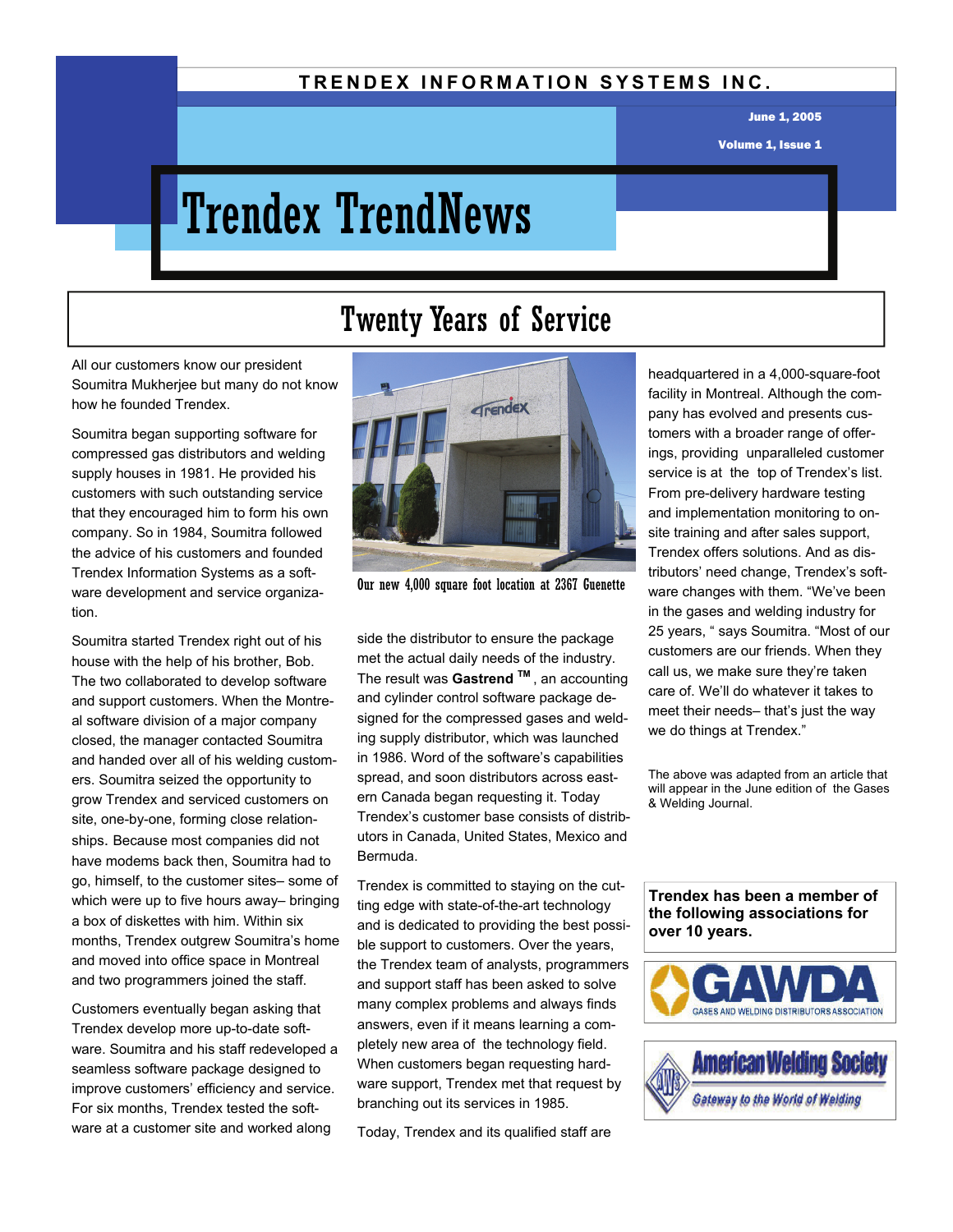## Trendex Future Upgrades & New Features

Version 8.95 of the **Trendex Infotrend & Gastrend** Software is almost completed and will be made available free of charge at the end of the year to all our customers with a software maintenance contract. We will be starting in August. Each customer will be contacted on an individual basis for the exact date of the upgrade. All customers will be receiving a detailed list of all the changes before the actual upgrade takes place.

Here is a brief overview of the different modifications and new programs :

- Users may now enter the details of an inventory item with different components and then view the components in the Product Inquiry or directly through the order/invoice entry.
- Inventory remarks per item. The user will no longer have to retype for each item the product remarks. The system now allows the users to enter up to 60 character remarks for each item. The user may enter unlimited remarks per item and then have these remarks print on the orders and/or the invoices.
- Extra charges per product and/or gas. The user may now code an extra charge to be attached to a specific product and/or gas. If the product/gas is entered on an order or invoice, the system will automatically charge the amount entered. This amount can be charged per invoice or per product/gas entered.
- Merchandise return option in the Purchase Order Module. Users will be able to return merchandise to their suppliers by indicating the RMA number and whether the item is returned for credit or replacement. Inventory will be affected, the items will be removed from inventory and a credit note will be updated to the Accounts Payable Module.
- New cylinder rental option, to bill the customers by the highest balance of a cylinder they had in their possession during the month. The system will take this balance and calculate the month end charge.
- All cancelled orders in the system will be updated to a new file and kept for reference purposes until the user decides to remove them.
- $\bullet$  Delivery Route Module. Users may now enter the delivery route information per route, truck, ship to and indicate the gases and products usually sold to a specific customer. Once set up the user may print on a daily basis for the different routes delivery notes that may be

given to the drivers. We also offer our customers the following software packages:

#### **UNFORMTM : Laser forms generator**

Customers can purchase **Unform TM** to print all the forms needed to run their business. Unform allows Trendex to design forms, invoices, statements, etc. on blank paper printed through a laser printer. Users can print the forms on a regular black and white laser or on a color laser. The user will have to indicate the colors they wish their forms to print in. Logos are downloaded and are printed directly on the forms in color or blank and white. The users may also print Accounts Payable and Payroll cheques using Unform on the laser printers.

#### **VSIFAXTM : Fax Capabilities**

Customers can now purchase **VSIFAXTM** a UNIX based fax

software package that will **allow** you to fax purchase orders, quotes, statements, invoices and orders directly from the **TRENDEX** software. This software also allows the user to view a log of the fax transmissions on a PC. Trendex has recently modified this module to allow users to fax invoices, statements, etc as a batch and not individually. At the time of

Trendex's new Vsifax feature will allow the users to fax invoices as a batch process instead of one at a time.

the invoice print, the system will verify the customers and if coded to fax the invoices, the system will fax one copy and print another copy for your records. The option can only be used if the forms are printed through Unform, the laser form option.

#### **BAR CODES :**

Customers may use bar code scanners attached to a keyboard for counter sales and for inventory taking. Trendex has always suggested **Symbol TechnolgiesTM** scanners which have proven to be reliable and sturdy. Users may now also print bar code labels on a regular laser printer or on bar code printers. For the laser printers

Trendex has always suggested the HP brand and for the thermal printer we have tested the **ToshibaTM** thermal print-



- **Unform** is a trademark of Synergetic Data Systems Inc.
- **Vsifax** is a trademark of ESKER Inc.